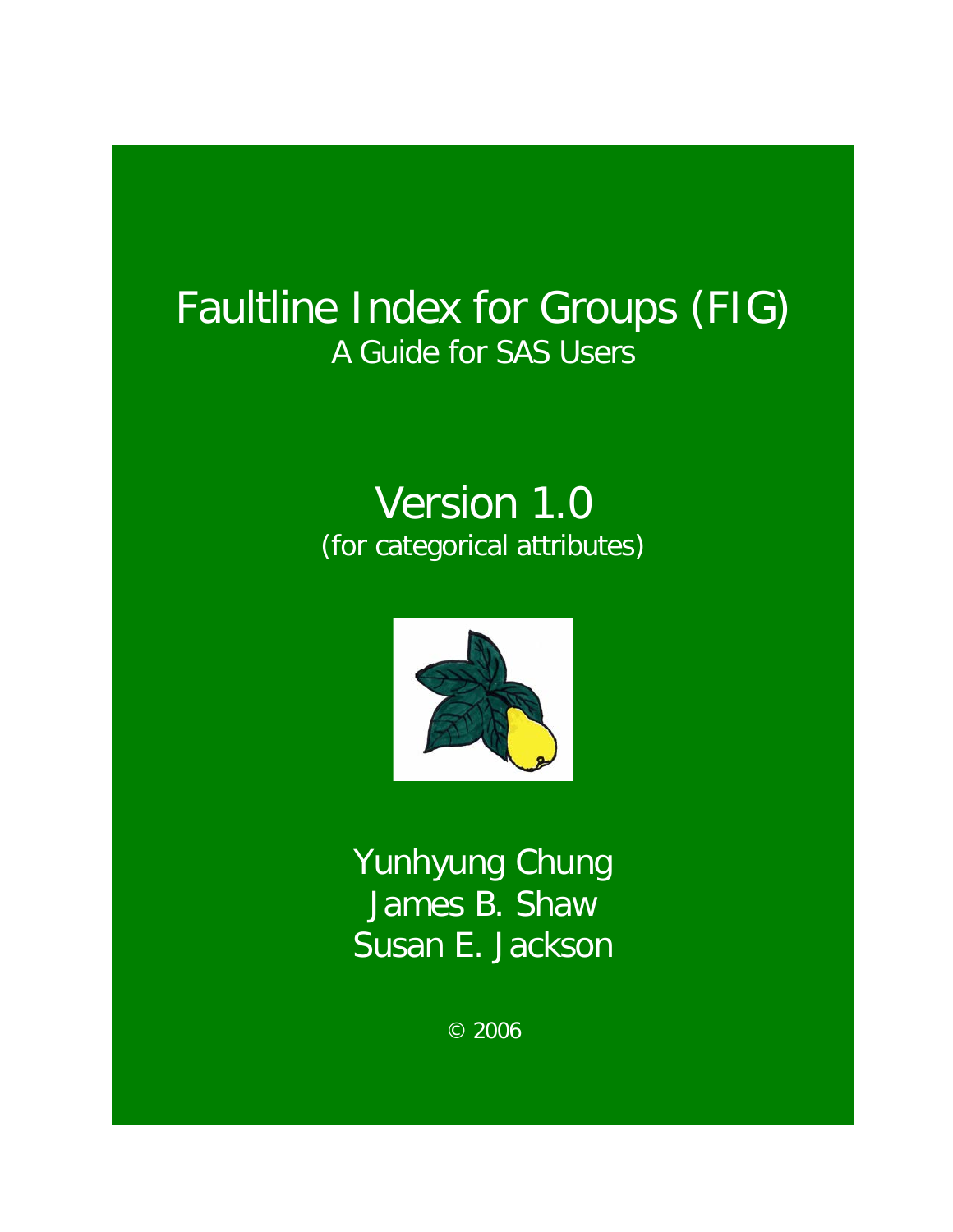### **For more information about this program, please contact:**

YUNHYUNG (YUN) CHUNG Rutgers University Department of Human Resource Management Piscataway, NJ, 08854-8054 Office phone: (732) 445-5992 Fax: (732) 445-2830 Email: [yunchung@eden.rutgers.edu](mailto:yunchung@eden.rutgers.edu)

JAMES B. SHAW Human Resource Management School of Business Bond University University Drive Robina, QLD 4229 Office phone: (int)-7-5595-2235 Fax: (int)-7-5595-1160 Email: [bshaw@bond.edu.au](mailto:bshaw@bond.edu.au)

SUSAN E. JACKSON Rutgers University Department of Human Resource Management Piscataway, NJ, 08854-8054 Office phone: (732) 445-5447 Fax: (732) 445-2830 Email: [Jackson@smlr.rutgers.edu](mailto:Jackson@smlr.rutgers.edu)

### **Copyright statement and release.**

This program is protected by copyright law and international treaties.

No part of this publication may be reproduced, stored in a retrieval system, or transmitted, in any form or by any means—electronic, mechanical, photocopying, recording, or otherwise—without the prior written permission of the copyright holders.

No material describing this program may be produced or distributed without the written permission of the owners of the copyrights in the published materials.

Unauthorized reproduction or distribution of this program, or any portion of it, may result in civil and criminal penalties, and will be prosecuted to the maximum extent possible under law.

Faultline Index for Groups (FIG), Version 1.0: A Guide for SAS Users.

Copyright © 2006 by Yunhyung Chung, James B. Shaw, and Susan E. Jackson. All rights reserved. Printed in the United States of America.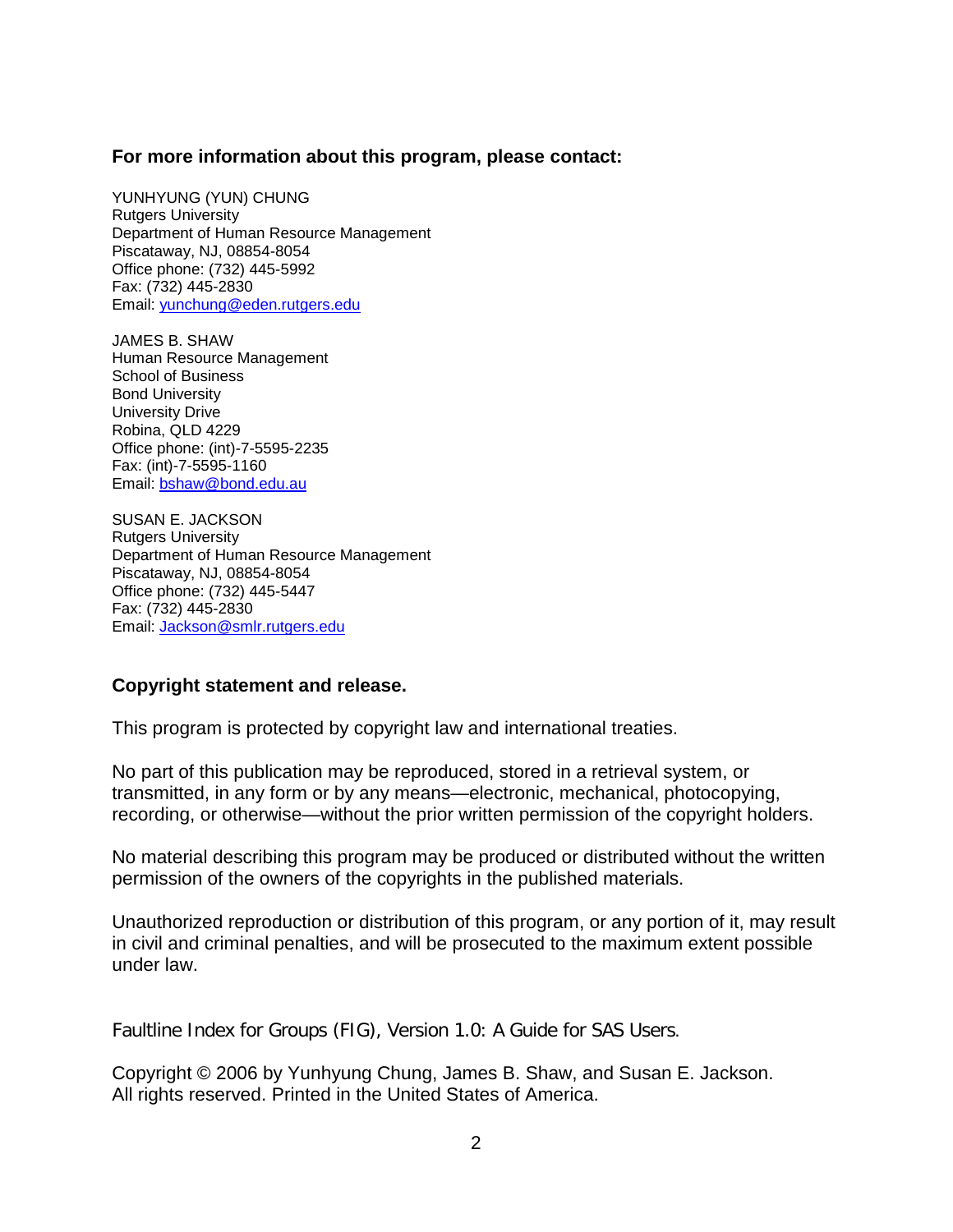## **Key Features of the SAS Faultline Index for Groups, Version 1.0 (FIG.sas)**

Drawing on the faultline concept that Lau and Murnighan (1998) introduced to the group diversity literature, Shaw (2004) developed quantitative measures of faultlines that may capture subgrouping dynamics considering multiple individual attributes simultaneously.

This SAS program computes internal alignments, cross-subgroup alignments, and faultline strength based on Shaw (2004). The program has the following features:

- 1. The program assumes that attributes can be meaningfully represented as categorical data. The program is only applicable to categorical attribute data.
- 2. An unlimited number of attributes can be used to measure alignments and faultlines.
- 3. An unlimited number of categories can be used to represent each attribute.
- 4. The number of categories used to represent personal attributes may be different across variables.
- 5. The program can handle an unlimited number of team members.
- 6. The program will assign missing values to the computed indices if the response rate for the team is lower than 75%.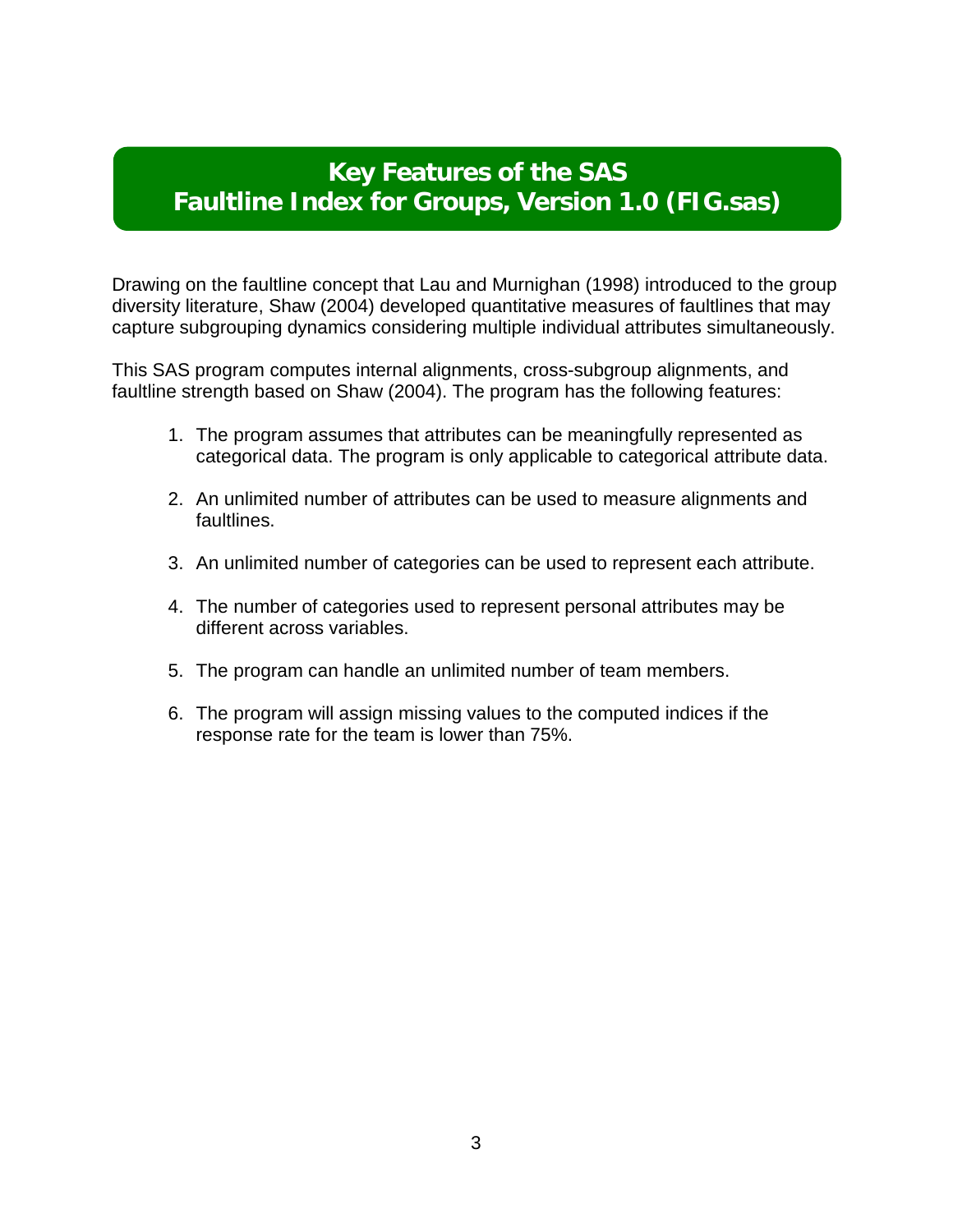## **Before Running the Program**

Your data must be stored at the individual level of analysis for all variables, including the team identification number (team id), the individual identification number (individual id), and all individual attributes.

- 1. The following conditions must apply to your individual attribute data:
	- All individual attribute variables must be categorical variables. If they are continuous variables, you must convert them to categorical variables (e.g., age could be split into 4 categories: 20s, 30s, 40s, & 50+).
	- Category values must begin with 1, not 0 (e.g., males  $= 1$ , females  $= 2$ ,  $NOT$  males = 0, females = 2; or for age,  $20s = 1$ ,  $30s = 2$ ,  $40s = 3$ ,  $\& 50 +$  = 4;  $NOT$   $20s = 0$ ,  $30s = 1$ ,  $40s = 2$ ,  $& 50 + 3$ .
	- Category values must be consecutive; (e.g., 1, 2, 3 or 1, 2, 3, 4 *NOT* 1, 2, 4 or 1, 2, 3, 5).
	- Category values must be positive integers (the program does *NOT* recognize decimal numbers such as 3.5 or 4.5 or negative values such as -1).
	- Your data set must have at least one observation for each value of each attribute variable. For example, suppose ethnicity is categorized as 1, 2, 3, 4, & 5. Your data set must have at least one observation in each of the five categories. If your data set includes individuals whose ethnicity falls only into categories 1, 2, 3, 5, (but no individuals are in category 4), you will see error messages in the output. *To avoid this error,* you would need to recode the value of "5" to "4".
- 2. The variable name used to identify team membership must be 'teamid' and the variable name used to identify individuals must be named 'empid'.
- 3. If your data are in an SPSS data file, you must change your SPSS data file name to \*.por (portable file): e.g., salesdata.sav must become salesdata.por Use the "save as" menu in SPSS to change the file name.
- 4. In the input file, variables must appear in the following sequence: teamid, empid, and then the individual attribute variables.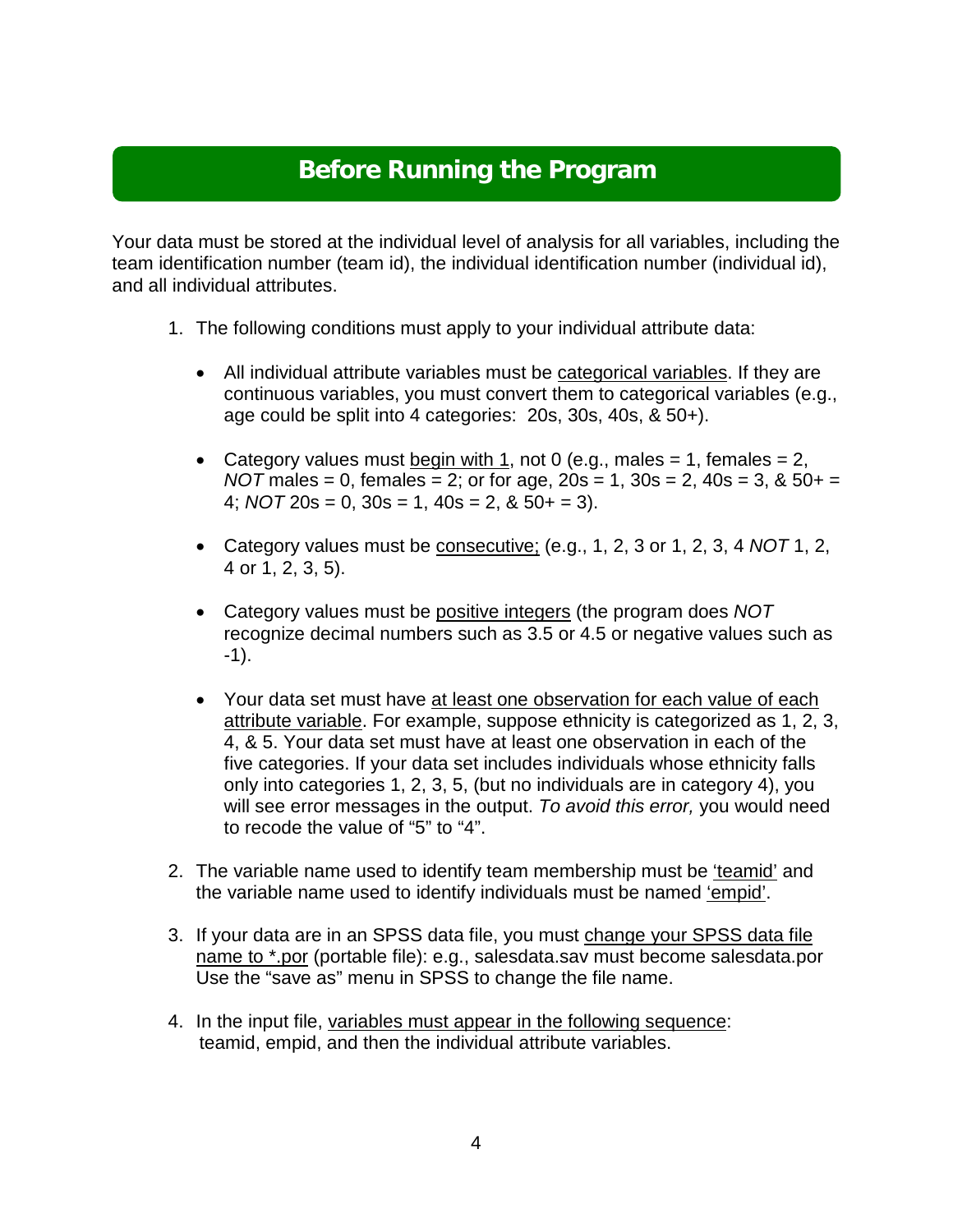## **Example of Computing Faultlines Using The SAS Faultline Score Creation Program 1.0 (FIG.sas)**

### **Assumptions for this example:**

- 1. You have available and understand how to use the SAS statistical analysis software package.
- 2. Your original data was in an SPSS data file named salesdata.sav.
- 3. You have changed the name of your SPSS data file from salesdata.sav to salesdata.por.
- 4. The SAS Faultline Index for Groups is named FIG.sas (this is the program we have provided to you).
- 5. You want the faultline scores calculated for your data to be placed in a file named Results.xpt. This file is a SAS "export" file which can be opened and used by SPSS.
- 6. Both the FIG.sas program file and the salesdata.por data file are located in the directory C:/My Data/Faultlines. You want the faultline score results file, Results.xpt, placed in this same directory.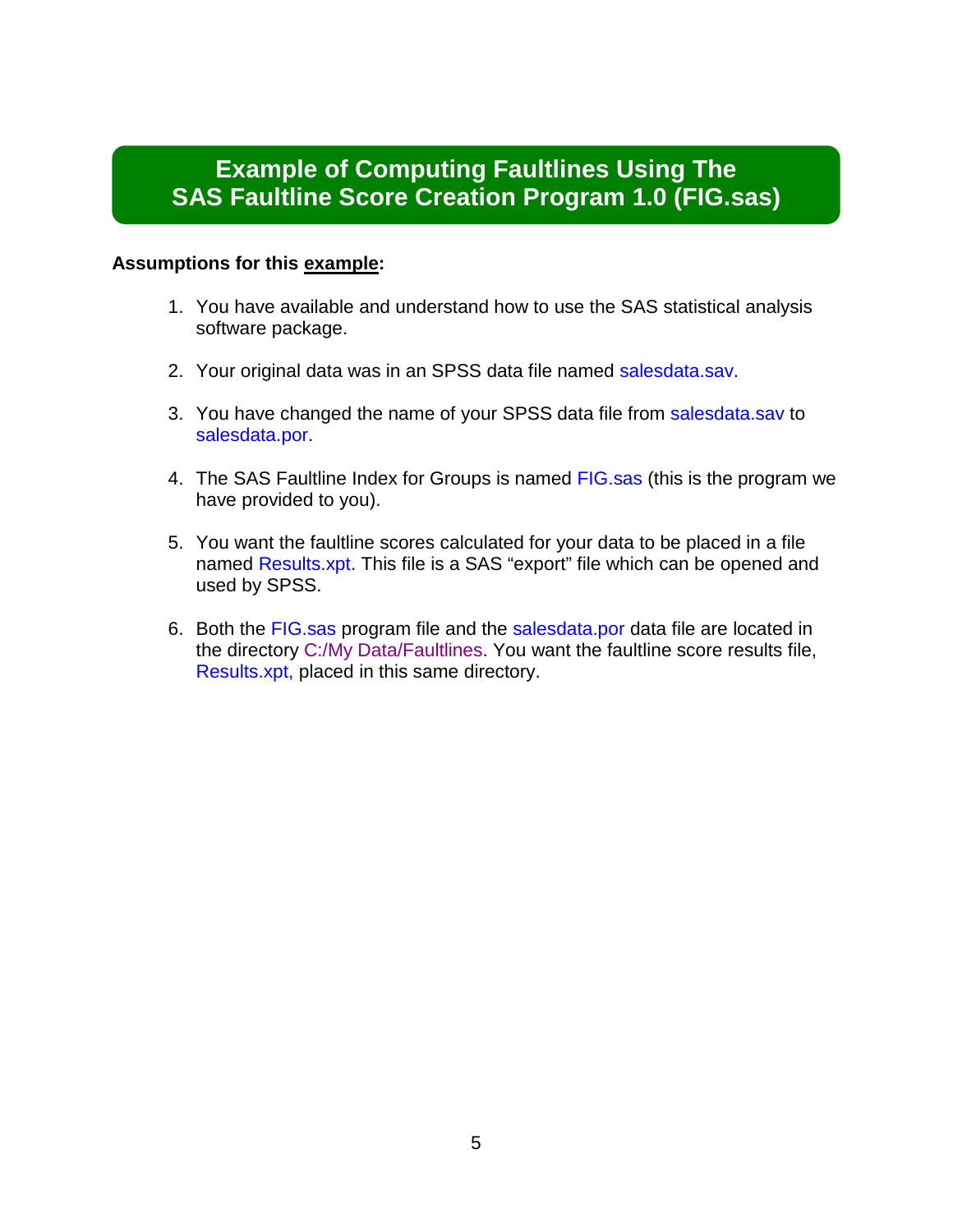**To calculate faultline scores using the SAS Faultline Index for Groups program you must:**

- 1. Use the SAS statistical analysis software package to open the program file FIG.sas.
- 2. Insert your input data file name (salesdata.por) and its correct directory location (C:/My Data/Faultlines) into the first two lines of the SAS program.

Line 1 of the program would be:

libname ilir **"C:/My Data/Faultlines"**;

Line 3 of the program would be:

filename spss\_in **'C:/My Data/Faultlines/salesdata.por'**;

3. Insert your output file name (Results.xpt) and the directory location to which you want that file to go (C:/My Data/Faultlines) into the last line of the FIG.sas program.

The last line of the program would be:

libname dest XPORT **"C:/My Data/Faultlines/Results.xpt"**;

4. Run the FIG.sas program.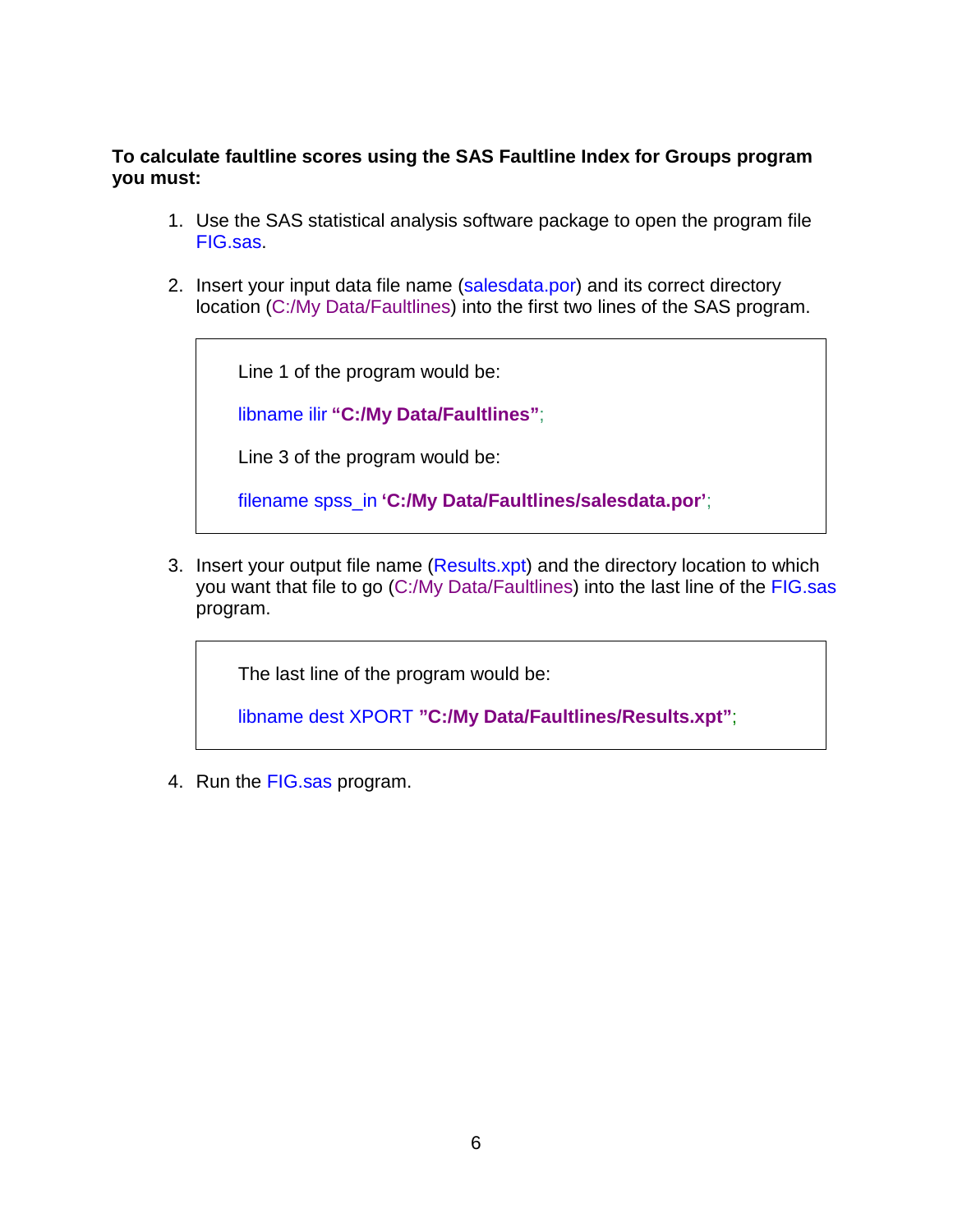## **Note for the SAS Faultline Index for Groups program**

- **It will take a few minutes to get results.** 
	- o For example, if you are using 4 individual attributes (e.g., age, sex, ethnicity, education level) and you have 180 teams of about 8 people, it will take approximately 10 minutes to get your results.
- **If you want to rerun the program, you may need to:**
	- o Clear the log window and the output window. Click the window that you want to clear, click Edit, and click Clear.
	- o Clear work files in libraries. Click Libraries folder in the Explorer window in SAS, click Work folder, and delete all work files and folders in the Work folder except Sasmacr folder.
	- o Alternatively, you may just close the SAS program and reopen it. Then, lines in the log window and the output window and work files will be automatically removed.
- **Once the program has run -**
	- o You will be able to open the result file (\*.xpt) in SPSS.
	- o The output data format will be at the individual level.
- **In the result file, FLS scores in teams with one or two members will be zero.**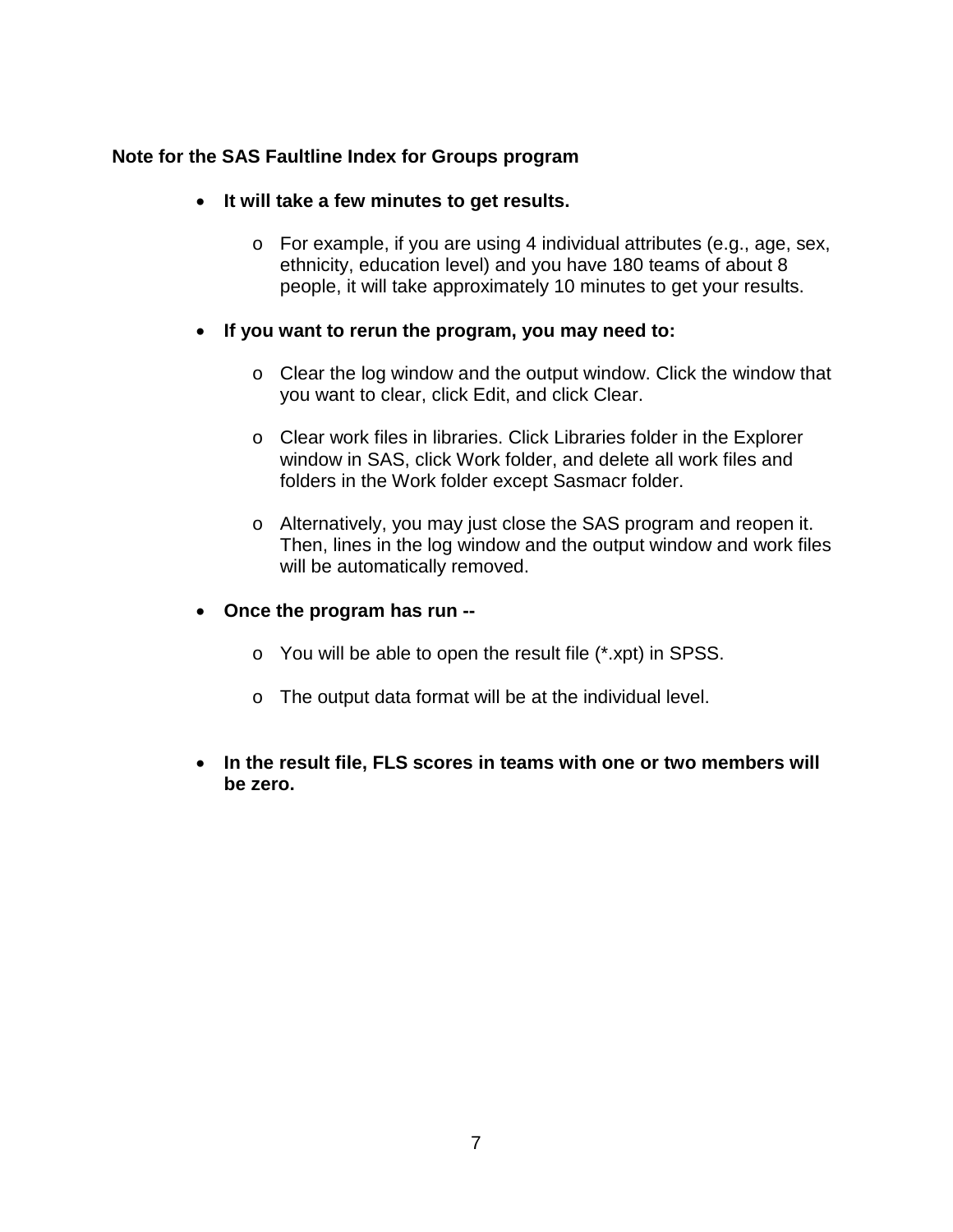| teamid | empid | gender | ethnicity | age | IA12 | <b>IA13</b> | <b>IA21</b> | <b>IA23</b> | <b>IA31</b> | <b>IA32</b> | CGAI12 | CGAI13 |
|--------|-------|--------|-----------|-----|------|-------------|-------------|-------------|-------------|-------------|--------|--------|
| 1001   |       |        |           |     | .ხ   | ه.          | .5          | .b          | .5          | .5          | ه.     |        |
| 1001   |       |        |           |     | .5   | ه.          | .5          | .5          | .b          | .5          | ە.     |        |
| 1001   |       |        |           | 4   | .5   | ه.          | .5          | .5          | .5          | .5          | ە.     |        |
| 1001   | b     |        |           |     | .5   | ه.          | .5          | c.          | .b          | .5          | c.     |        |

## **Output in SPSS: Example with 5 team members in one team**

| CGAI21 | CGAI23   CGAI31 | CGAI32   FLS1   FLS2   FLS3   NFLS1   NFLS2 |    |    |    |  | NFLS3 |
|--------|-----------------|---------------------------------------------|----|----|----|--|-------|
|        |                 |                                             | .ა |    |    |  |       |
|        |                 |                                             | .5 |    | .6 |  |       |
|        |                 |                                             | .5 | .6 | .6 |  |       |
|        |                 |                                             | ه. |    | .6 |  |       |

## Explanation of example data:

- 1) Attribute variables are: gender (column 3), ethnicity (column 4), age (column 5). Note that subsequent variable names refer to these attributes in the order the are listed. So, gender is referenced as 1, ethnicity as 2, and age as 3.
- 2)  $IA = internal alignment, e.g.,$ 
	- $I = IAT2$  = for gender-based subgroups, internal alignment across ethnicity, or
	- $I$  IA31 = for age-based subgroups, internal alignment across gender
- 3) CGAI = cross-group alignment, e.g.,
	- CGAI12 = for gender-based subgroups, cross-group alignment across ethnicity
	- $\overline{C}$  CGAI31 = for age-based subgroups, cross-group alignment across gender
- 4) Two measures of Faultline Strength (FLS and NFLS) were calculated:
	- $\blacksquare$  FLS1 and NFLS1 = faultline strength if subgroups are formed based on gender
	- $\blacksquare$  FLS2 and NFLS2 = faultline strength if subgroups are formed based on ethnicity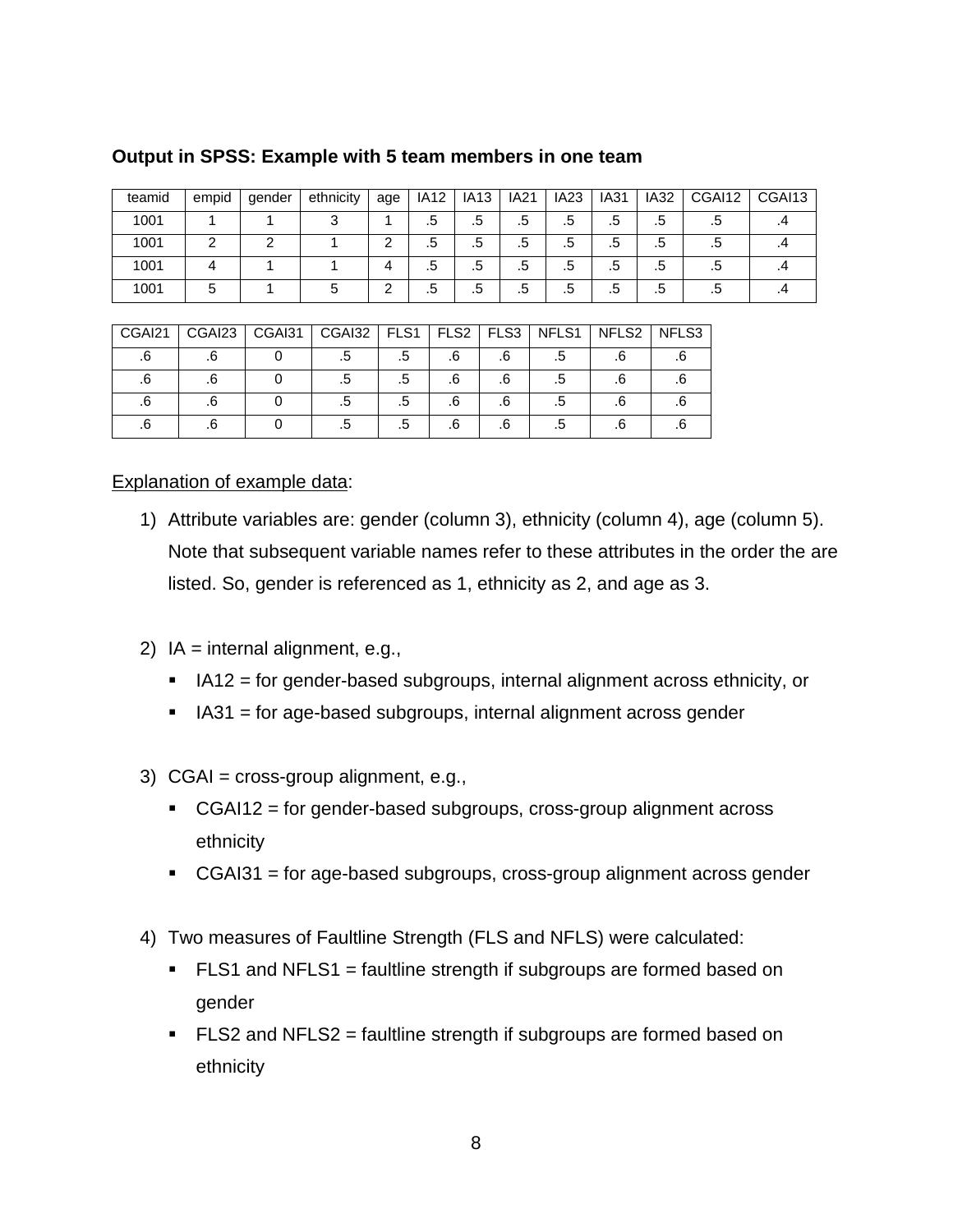- FLS3 and NFLS3 = faultline strength if subgroups are formed based on age
- 5) The two different calculation methods for FLS and NFLS are shown in the examples below:
	- **FLS1** = the average of  $IA12*(1-CGA112)$  and  $IA13*(1-CGA113)$  = [IA12\*(1-CGAI12) + IA13 \*(1-CGAI13)]/2
	- NFLS1 = the average of IA12 and IA13  $*$  [1- (average of (CGAI12 and  $CGA113$ )] =  $[(IA12+IA13)/2]$  \*  $[1-((CGA112+CGA113)/2)]$
- 6) A global measure of FLS can be obtained by averaging FLS1 to FLS3, i.e.,  $FLS<sub>overall</sub> = (FLS1 + FLS2 + FLS3)/3$
- 7) A global measure of NFLS can be obtained by averaging NFLS1 to NFLS3, i.e.,  $NFLS<sub>overall</sub> = (NFLS1 + NFLS2 + NFLS3)/3$
- 8) A maximum FLS (MFLS) can be obtained by identifying a maximum value of FLS1 to FLS3 (or NFLS1 to NFLS3), i.e., if FLS1=.1, FLS2=.3, and FLS3=.2,  $MFLS = .3$